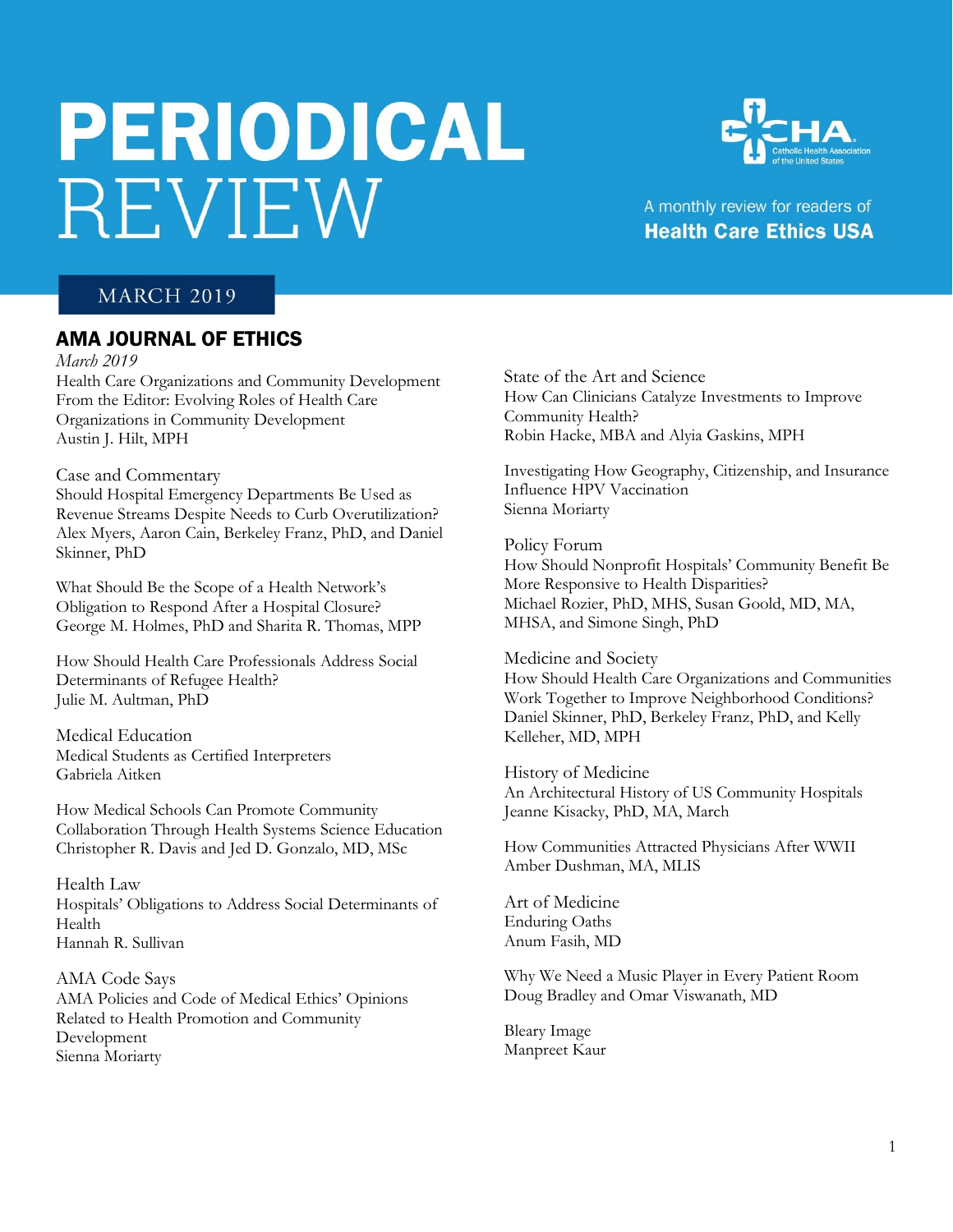## AMERICAN JOURNAL OF BIOETHICS

*March 2019* Guest Editorial Nancy Cruzan and the Withhold Versus Withdraw Dilemma William H. Colby

Female Genital Cutting (FGC) and the Cultural Boundaries of Medical Practice Rosie Duivenbode & Aasim I. Padela

What to Expect When Expecting CRISPR Baby Number Four Christopher Thomas Scott & Cynthia Selin

Target Articles Withholding and Withdrawing Life-Sustaining Treatment: Ethically Equivalent? Lars Øystein Ursin

Withdrawal Aversion and the Equivalence Test Dominic Wilkinson, Ella Butcherine & Julian Savulescu

Open Peer Commentaries Categorical Mistakes and Moral Biases in the Withholding-Versus-Withdrawal Debate Bjørn Hofmann

Withdrawing and Withholding Treatment: What Do Medical Professionals Owe Their Patients? Andreas T. Schmidt

Withholding and Withdrawing Life-Sustaining Treatment and the Relevance of the Killing Versus Letting Die **Distinction** Andrew McGee & Robert D. Truog

Withdrawal Aversion as a Useful Heuristic for Critical Care Decisions Tomasz Żuradzki & Piotr Grzegorz Nowak

To Act or Not to Act, That Is the Question Rosamond Rhodes

Navigating End-of-Life Decisions Using Informed Nondissent Alexander A. Kon & Denise M. Dudzinski

## ETHICS & MEDICS

*March 2019* A Contemporary Ars moriendi for End-of-Life Care Anthony C. Ughetti

Parental Decision Making and the Limitations of the Equivalence Thesis Aaron Wightman & Douglas Diekema

Withdrawing and Withholding in the Clinical Arena Kristin Furfari & Jean Abbott

Dangers of Withholding Treatment in Emergency and Prehospital Settings Kenneth V. Iserson

Withholding and Withdrawing: A Religious–Cultural Path Toward a Practical Resolution Vardit Ravitsky & Avraham Steinberg

A Global Dialogue on Withholding and Withdrawal of Medical Care: An East Asian Perspective Eisuke Nakazawa, Keiichiro Yamamoto, Reina Ozeki-Hayashi & Akira Akabayashi

We Reject the "Equivalence Thesis" Shimon Glick & Alan Jotkowitz

Empirical Over Theoretical Ethics: Choosing What Matters to Patients and Families Marlyse F. Haward & Annie Janvier

Sunk Cost Bias and Withdrawal Aversion Martin H. Turpin, Ethan A. Meyers, Jonathan A. Fugelsang, Ori Friedman & Michał Białek

Psychological Hesitancy Is Not an Ethical Standard John J. Paris

The Decision to Withdraw in Children with Ventricular Assist Devices Danton Char & Seth A. Hollander

No Escalation of Treatment: Moving Beyond the Withholding/Withdrawing Debate Jason N. Batten, Jacob A. Blythe, Sarah E. Wieten & Elizabeth W. Dzeng

"Ceteris Paribus" and Morally Relevant Facts Alexander Kremling, Florian Bruns & Jan Schildmann

Book Review Review of Ilana Löwy, Imperfect Pregnancies: A History of Birth Defects & Prenatal Diagnosis Kirsten A. Riggan

SOGI Training in Catholic Health Care Ethicists of the NCBC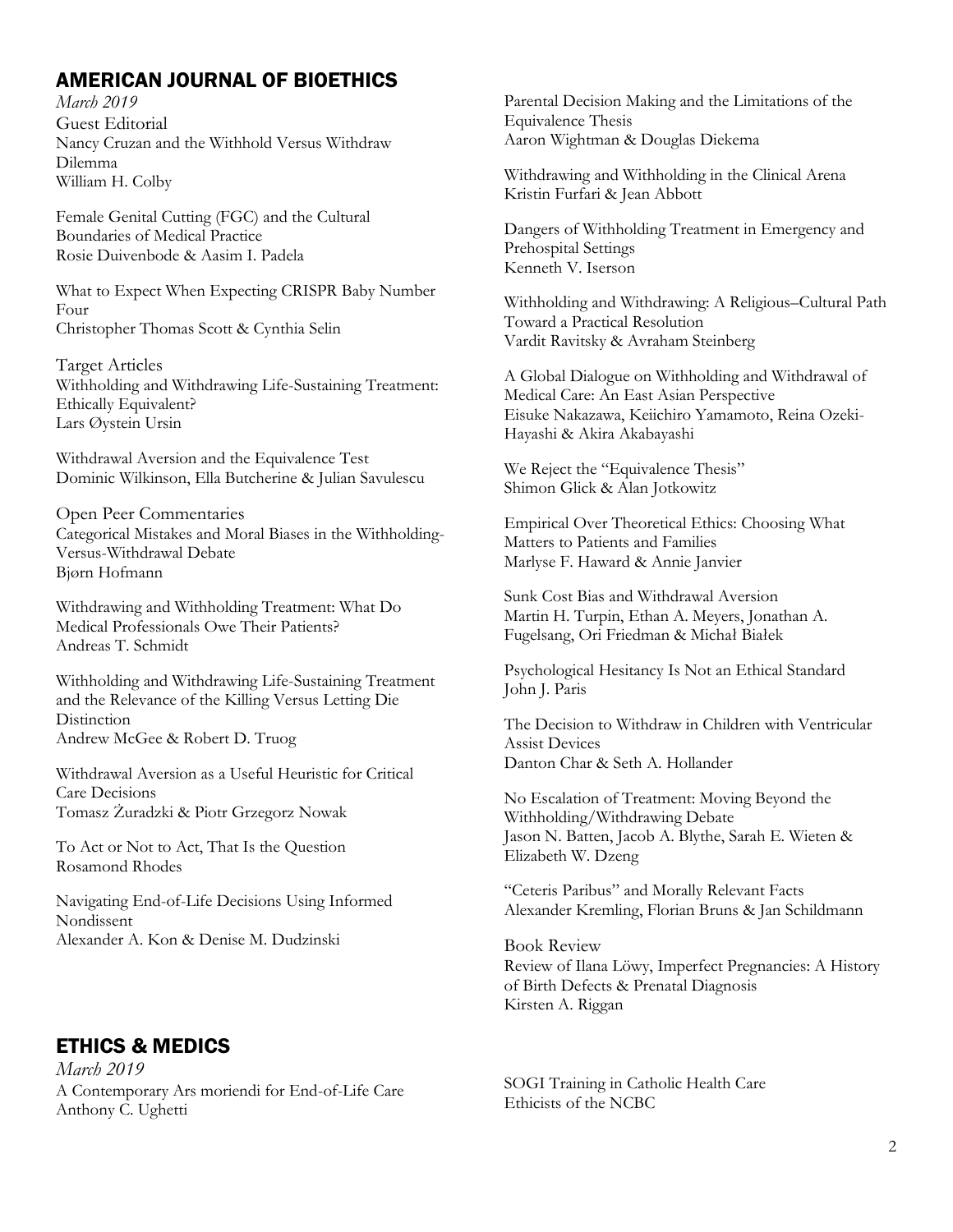## HEALTH AFFAIRS

*March 2019*  From the Editor-in-Chief Patients As Consumers Alan R. Weil

End-Of-Life Care Community-Focused Health Care for The Seriously Ill Jessica Bylander

Health Equity For A Big-City Health Department, A New Focus on Health Equity Rebecca Gale

Patients & Consumers Consumer-Facing Data, Information, And Tools: Self-Management of Health in The Digital Age Karandeep Singh, Sean R. Meyer, and John M. Westfall

Patient Engagement in Research: Early Findings from The Patient-Centered Outcomes Research Institute Laura P. Forsythe, Kristin L. Carman, Victoria Szydlowski, Lauren Fayish, Laurie Davidson, David H. Hickam, Courtney Hall, Geeta Bhat, Denese Neu, Lisa Stewart, Maggie Jalowsky, Naomi Aronson, and Chinenye Ursla Anyanwu

Patient-Centered Care, Yes; Patients as Consumers, No Michael K. Gusmano, Karen J. Maschke, and Mildred Z. Solomon

Americans' Growing Exposure to Clinician Quality Information: Insights and Implications Mark J. Schlesinger, Lise Rybowski, Dale Shaller, Steven Martino, Andrew M. Parler, Rachel Grob, Melissa Finucane, and Jennifer Cerully

Technology-Enabled Consumer Engagement: Promising Practices at Four Health Care Delivery Organizations Ming Tai-Seale, N. Lance Downing, Veena Goel Jones, Richard V. Milani, Beiqun Zhao, Brian Clay, Christopher Demuth Sharp, Albert Solomon Chan, and Christopher A. Longhurst

Barriers and Facilitators to Community-Based Participatory Mental Health Care Research for Racial and Ethnic Minorities Jonathan Delman, Ana M. Progovac, Tali Flomenhoft, Deborah Delman, Valeria Chambers, and Benjamin Lê Cook

Understanding What Information Is Valued by Research Participants, And Why

Consuelo H. Wilkins, Brandy M. Mapes, Rebecca N. Jerome, Victoria Villalta-Gil, Jill M. Pulley, and Paul A. Harris

Vulnerable and Less Vulnerable Women In High-Deductible Health Plans Experienced Delayed Breast Cancer Care J. Frank Wharam, Fang Zhang, Jamie Wallace, Christine Lu, Craig Earle, Stephen B. Soumerai, Larissa Nekhlyudov, and Dennis Ross-Degnan

A Survey of Americans With High-Deductible Health Plans Identifies Opportunities to Enhance Consumer Behaviors Jeffrey T. Kullgren, Betsy Q. Cliff, Chris D. Krenz, Helen Levy, Brady West, A. Mark Fendrick, Jonathan So, and Angela Fagerlin

Consumers' Responses to Surprise Medical Bills in Elective Situations Benjamin Chartock, Christopher Garmon, and Sarah Schutz

Engaging Beneficiaries in Medicaid Programs That Incentivize Health-Promoting Behaviors Madhulika Vulimiri, William K. Bleser, Robert S. Saunders, Farrah Madanay, Connor Moseley, F. Hunter McGuire, Peter A. Ubel, Aaron McKethan, Mark McClellan, and Charlene A. Wong

Paying Patients to Switch: Impact of A Rewards Program on Choice of Providers, Prices, And Utilization Christopher M. Whaley, Lan Vu, Neeraj Sood, Michael E. Chernew, Leanne Metcalfe, and Ateev Mehrotra

Decision-Making Experiences of Consumers Choosing Individual-Market Health Insurance Plans Joachim O. Hero, Anna D. Sinaiko, Jon Kingsdale, Rachel S. Gruver, and Alison A. Galbraith

The Roles of Assisters and Automated Decision Support Tools in Consumers' Marketplace Choices: Room for Improvement

Charlene A. Wong, Eric Ellsworth, Farrah Madanay, Dave Chandrasekaran, Megan Moore, Daniel Polsky, and Peter A. Ubel

Machine-Based Expert Recommendations and Insurance Choices Among Medicare Part D Enrollees M. Kate Bundorf, Maria Polyakova, Cheryl Stults, Amy Meehan, Roman Klimke, Ting Pun, Albert Solomon Chan, and Ming Tai-Seale

My Child Is Sick; Don't Call Her A 'Consumer' Hala Durrah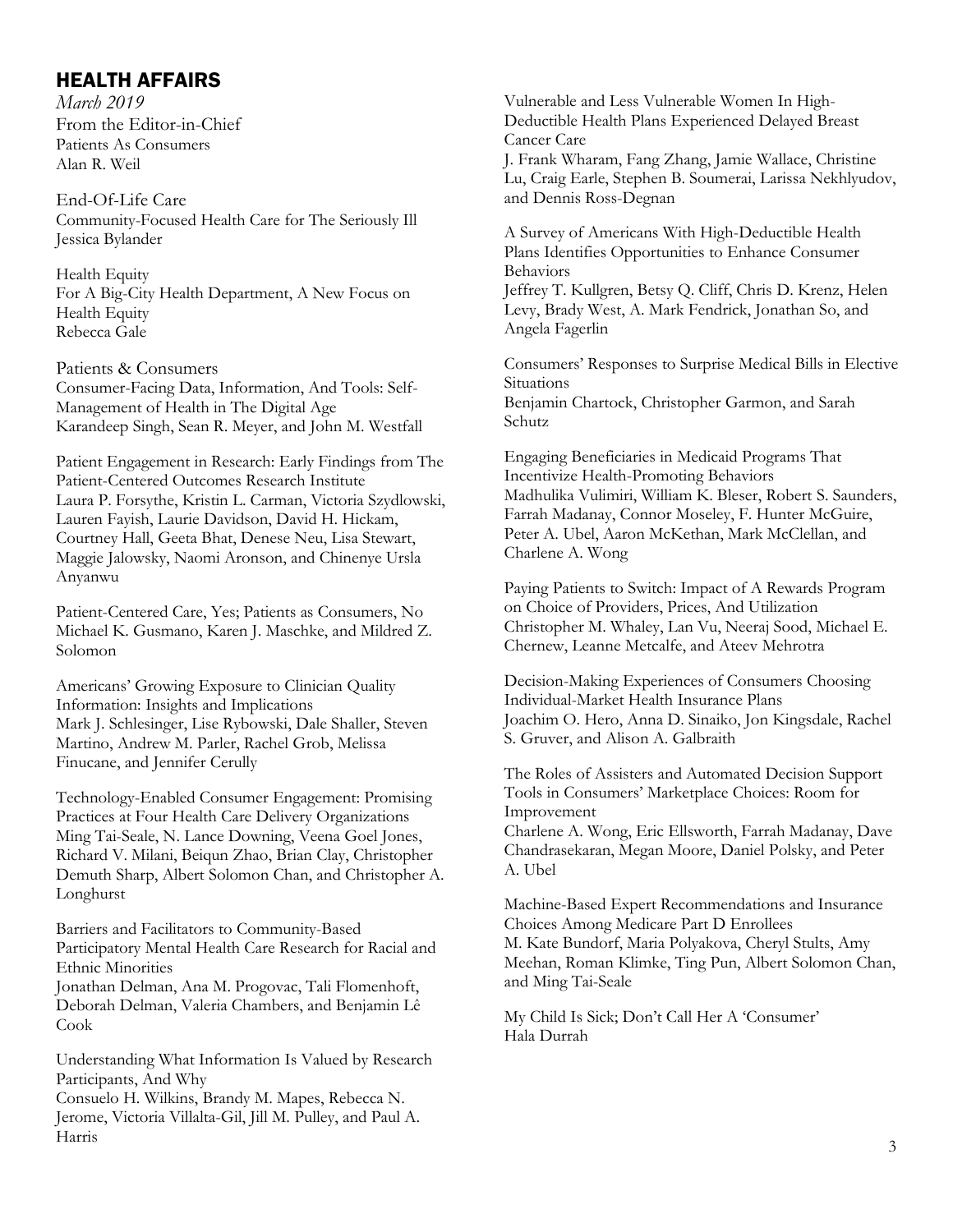Considering Health Spending Spillover Effects from A Consumer-Based Intervention to Increase High-Value Preventive Care Betsy Q. Cliff, Richard A. Hirth, and A. Mark Fendrick

Consumers' Perceptions and Choices Related to Three Value-Based Insurance Design Approaches Susan L. Perez , Melissa Gosdin , Jessie Kemmick Pintor , and Patrick S. Romano

Prevention Funders Supporting Disease Prevention

Book Reviews Death and Dying 101 Rachel Dolan

## JOURNAL OF CLINICAL ETHICS

*Spring 2019*  At the Bedside The Edge-of-the-Field of Clinical Ethics Now, After 30 Years: Does Research Ethics Show Us the Way? Edmund D. Howe

Special Section: 30 Years of the Journal of Clinical **Ethics** Clinical Medical Ethics: Its History and Contributions to American Medicine Mark Siegler

Once and Future Clinical Neuroethics: A History of What Was and What Might Be Joseph J. Fins

Reflection of a Physician-Writer: On Why I Write Ranjana Srivastava

## JOURNAL OF MEDICAL ETHICS

*March 2019*  The Concise Argument At the moral margins of the doctor–patient relationship Michael Dunn

Current Controversy Drs Bramhall and Bawa-Garba and the rightful domain of the criminal law Suzanne Ost

Original Research Computer knows best? The need for value-flexibility in medical AI Rosalind J McDougall

Temporising and respect for patient self-determination Jenny Lindberg, Mats Johansson, Linus Broström

Costs & Spending National Health Expenditure Projections, 2018–27: Economic and Demographic Trends Drive Spending and Enrollment Growth Andrea M. Sisko, Sean P. Keehan, John A. Poisal, Gigi A. Cuckler, Sheila D. Smith, Andrew J. Madison, Kathryn E. Rennie, and James C. Hardesty

Your Data, Your Way Jessica Bylander

Letters Disparities and Use of Patient Portals Patient Harms Remain Common

Clinical Ethics in Pediatrics: An International Perspective John D. Lantos, Sarosh Saleem, Fajar Raza, Janicke Syltern, Erwin J. Khoo, Arpana Iyengar, Priya Pais, Jagdish Chinnappa, Pablo Lezama-Del Valle, and André Kidszun

"Clinical" Surgical Ethics Peter Angelos

Ethics and Evidence Daniel P. Sulmasy

Cardiopulmonary Resuscitation, Informed Consent, and Rescue: What Provides Moral Justification for the Provision of CPR? Johan Bester and Eric Kodish

The Market View on conscientious objection: overvalued Robert F Card

Current appeal system for those detained in England and Wales under the Mental Health Act needs reform Paul Gosney, Paul Lomax, Carwyn Hooper, Aileen O'Brien

Ethical complexities in assessing patients' insight Laura Guidry-Grimes

Extended Essay Nudging in the clinic: the ethical implications of differences in doctors' and patients' point of view David Avitzour, Rani Barnea, Eliana Avitzour, Haim Cohen, Ittay Nissan-Rozen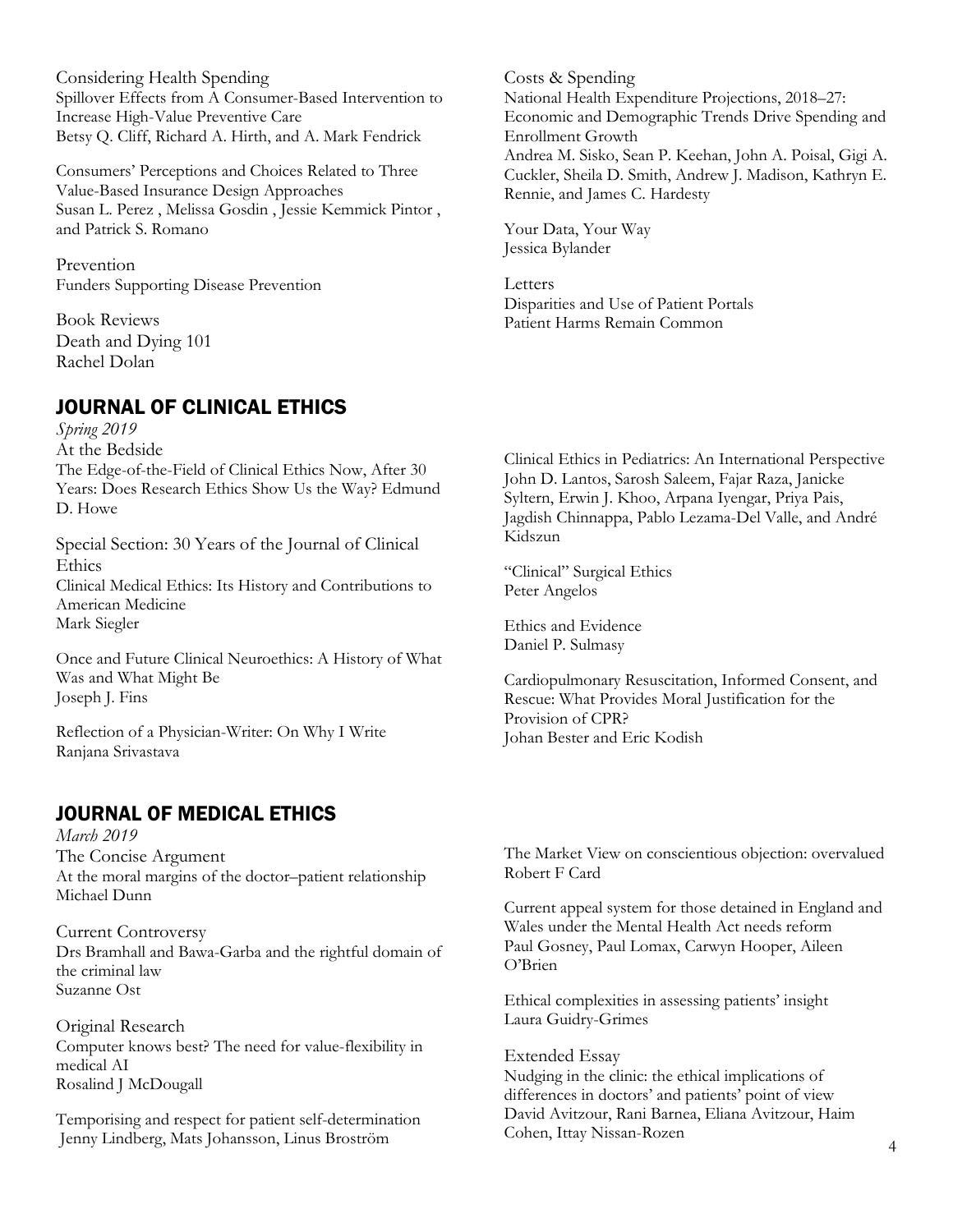Drawing the line on physician-assisted deathEditor's Choice

Lynn A Jansen, Steven Wall, Franklin G Miller

Internal morality of medicine and physician autonomy Stephen McAndrew

Student Essay Advance decisions in dementia: when the past conflicts with the present George Gillett

Response Ensuring appropriate assessment of deemed consent in Wales Jordan Alexander Parsons

*March 5, 2019* 

Original Investigation

Effect of Titrating Positive End-Expiratory Pressure (PEEP) With an Esophageal Pressure–Guided Strategy vs an Empirical High PEEP-Fio2 Strategy on Death and Days Free from Mechanical Ventilation Among Patients With Acute Respiratory Distress Syndrome: A Randomized Clinical Trial Jeremy R. Beitler, MD, MPH; Todd Sarge, MD; Valerie M. Banner-Goodspeed, MPH; et al.

Effect of Multinutrient Supplementation and Food-Related Behavioral Activation Therapy on Prevention of Major Depressive Disorder Among Overweight or Obese Adults With Subsyndromal Depressive Symptoms: The MooDFOOD Randomized Clinical Trial Mariska Bot, PhD; Ingeborg A. Brouwer, PhD; Miquel Roca, PhD; et al.

Effect of Integrated Behavioral Weight Loss Treatment and Problem-Solving Therapy on Body Mass Index and Depressive Symptoms Among Patients with Obesity and Depression: The RAINBOW Randomized Clinical Trial Jun Ma, MD, PhD; Lisa Goldman Rosas, PhD, MPH; Nan Lv, PhD; et al.

Effect of a Behavioral Intervention Strategy on Sustained Change in Physical Activity and Sedentary Behavior in Patients with Type 2 Diabetes: The IDES\_2 Randomized Clinical Trial

Stefano Balducci, MD; Valeria D'Errico, MD; Jonida Haxhi, MD, PhD; et al.

Assessing deemed consent in Wales - the advantages of a broad difference-in-difference design Andreas Albertsen

Moral reasons not to breastfeed: a response to Woollard and Porter Laura Frances Callahan

Who are 'we' to speak of benefits and harms? And to whom do we speak? A (sympathetic) response to Woollard on breast feeding and language Ben Saunders

# JOURNAL OF THE AMERICAN MEDICAL ASSOCIATION

Research Letter Comparison of National Institutes of Health Grant Amounts to First-Time Male and Female Principal Investigators Diego F. M. Oliveira, PhD; Yifang Ma, PhD; Teresa K. Woodruff, PhD; et al.

Viewpoint

Patients and Physicians in the Era of Modern Cancer Care George W. Sledge, MD

Enterovirus D68–Associated Acute Flaccid Myelitis: Rising to the Clinical and Research Challenges Kevin Messacar, MD; Kenneth L. Tyler, MD

The Orphan Drug Act Revisited Shailin Thomas, BS; Arthur Caplan, PhD

The 2018 Farm Bill—Implications and Opportunities for Public Health Dariush Mozaffarian, MD, DrPH; Timothy Griffin, PhD; Jerold Mande, MPH

A Piece of My Mind Hard Times and Hard Stops Anne Lucy Lifflander, MD, MPH

Editorial

The Elusive Search for "Best PEEP" and Whether Esophageal Pressure Monitoring Helps Alexandre Biasi Cavalcanti, MD, PhD; Marcelo Britto Passos Amato, MD, PhD; Ary Serpa-Neto, MD, PhD

Diet and Depression—From Confirmation to Implementation Michael Berk, MD, PhD; Felice N. Jacka, PhD Ending the HIV Epidemic: A Plan for the United States Anthony S. Fauci, MD; Robert R. Redfield, MD; George Sigounas, MS, PhD; et al.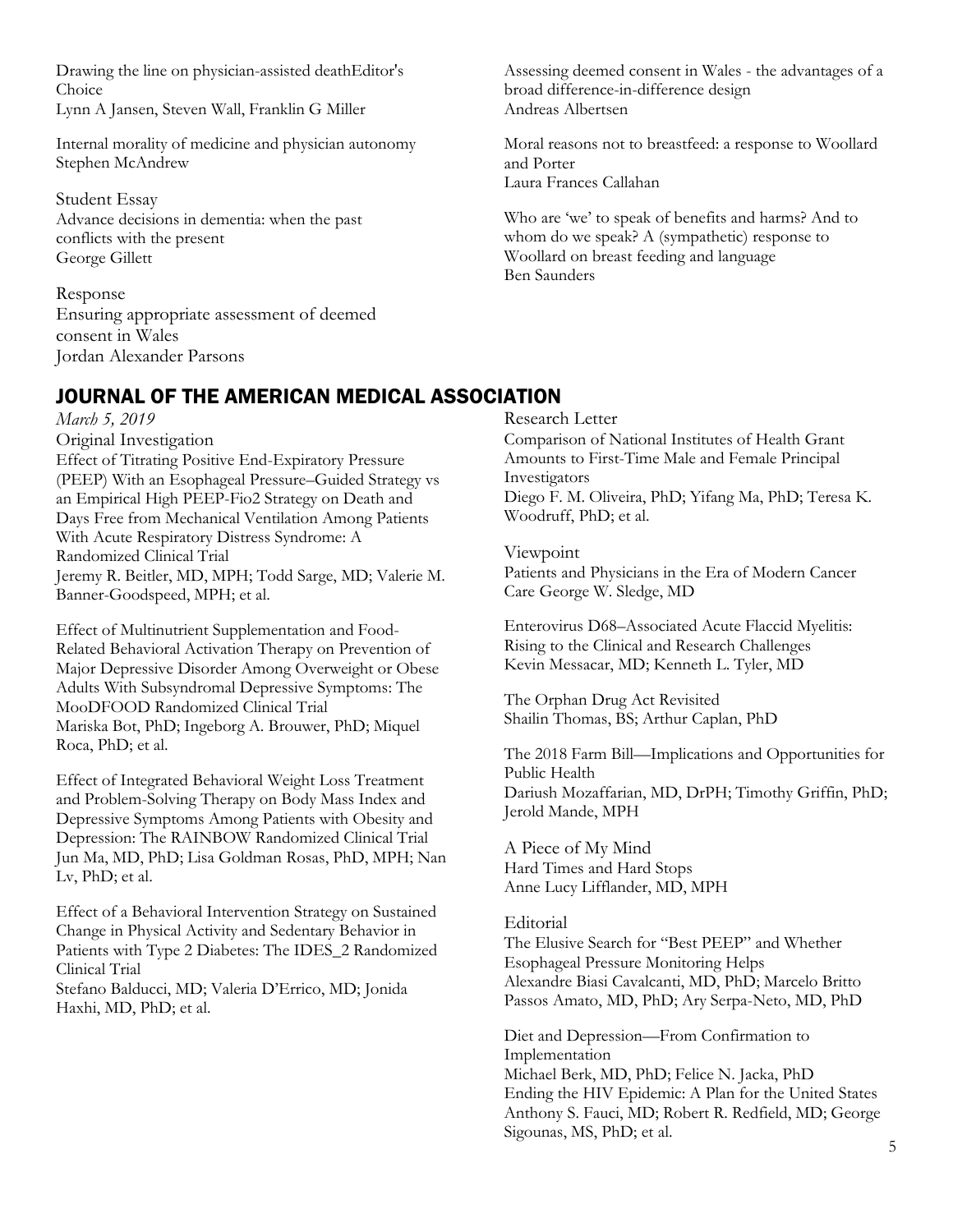JAMA Insights Next-Generation Sequencing of Infectious Pathogens Marta Gwinn, MD, MPH; Duncan MacCannell, PhD; Gregory L. Armstrong, MD

JAMA Clinical Guidelines Synopsis Diagnosis and Management of Infectious Diarrhea Keith W. Hamilton, MD; Adam S. Cifu, MD

JAMA Clinical Challenge A 54-Year-Old Man with Pancytopenia Kapil Saxena, MD; Khoan Vu, MD; Heather E. Nye, MD, PhD

Medical News & Perspectives Hospitals Turn to Housing to Help Homeless Patients Quick Uptakes: Sex-Specific Tumor Signatures Help Explain Differences in Glioblastoma Survival

News From the Food and Drug Administration A Record Year for Device Approvals

#### *March 12, 2019*

Original Investigation

Effect of Epicutaneous Immunotherapy vs Placebo on Reaction to Peanut Protein Ingestion Among Children with Peanut Allergy: The PEPITES Randomized Clinical Trial

David M. Fleischer, MD; Matthew Greenhawt, MD, MBA, MSc; Gordon Sussman, MD, FRCPC; et al.

Association of Midlife Diet with Subsequent Risk for Dementia

Tasnime N. Akbaraly, PhD; Archana Singh-Manoux, PhD; Aline Dugravot, MSc; et al.

Association of Tramadol with All-Cause Mortality Among Patients With Osteoarthritis Chao Zeng, MD, PhD; Maureen Dubreuil, MD, MSc; Marc R. LaRochelle, MD, MPH; et al.

#### Research Letter

High-Dose Vitamin D Supplementation During Pregnancy and Asthma in Offspring at the Age of 6 Years Nicklas Brustad, MD; Anders U. Eliasen, MSc; Jakob Stokholm, MD, PhD; et al.

Special Communication Patient Blood Management: Recommendations from the 2018 Frankfurt Consensus Conference Markus M. Mueller, MD; Hans Van Remoortel, PhD; Patrick Meybohm, MD, PhD; et al.

New Diagnostic Test for Sexually Transmitted Infection Generic Seizure Drug Wins Approval

Bench to Bedside Vaccine Protects Mice from Emerging Tick-Borne Flaviviruses Tracy Hampton, PhD

Comment & Response Weight Loss Interventions in Adults Therapeutic Approaches to Aging The Role of Endotoxin in Septic Shock

Poetry and Medicine A-Fib: An Irregular Sonnet Daryl Jones

JAMA Revisited The Contribution of Holidays to National Vigor

JAMA Patient Page What Is a Pandemic? Dara Grennan, MD

## Viewpoint

Building Trust Between Physicians, Hospitals, and Payers: A Renewed Opportunity for Transforming US Health Care Lewis G. Sandy, MD; Hoangmai H. Pham, MD, MPH; Sharon Levine, MD

Optimizing the Timing of Vaccine Administration During Pregnancy Bahaa Abu-Raya, MD; Kathryn M. Edwards, MD

Firearm Policies That Work April M. Zeoli, PhD, MPH; Daniel W. Webster, ScD, MPH

Maryland Total Cost of Care Model: Transforming Health and Health Care Katherine J. Sapra, PhD; Katie Wunderlich; Howard Haft, MD

A Piece of My Mind Wearing Two Hats Jeffrey Michael Kowaleski, MD

Editorial Safeguarding the Patient's Own Blood Supply Michelle P. Zeller, MD; Richard M. Kaufman, MD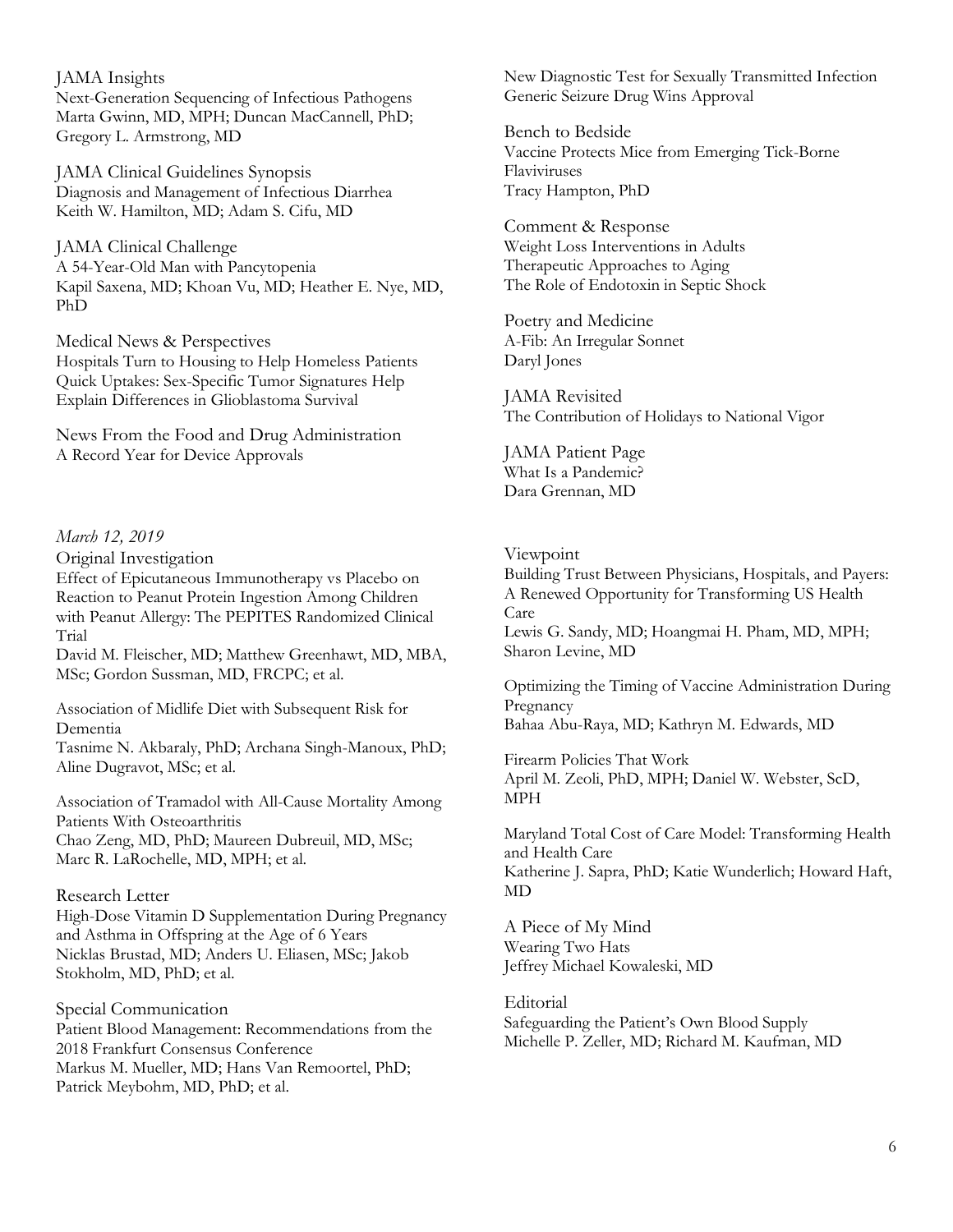JAMA Clinical Challenge Abdominal Pain and Vomiting in a Pregnant Woman Who Has Had a Gastric Bypass Procedure Peter N. Fedorka, MD; Sameer B. Murali, MD, MSHS; David R. Rajaratnam, MD

From the Medical Letter on Drugs and Therapeutics Dupilumab (Dupixent) for Asthma

#### Editor's Note

Epicutaneous Immunotherapy vs Placebo for Peanut Protein Ingestion Among Peanut-Allergic Children Jody W. Zylke, MD

Medical News & Perspectives Addressing Medicine's Bias Against Patients Who Are Overweight Quick Updates: No Compelling Evidence of Health Benefits from Nonsugar Sweeteners

News from the Centers for Disease Control and Prevention School-Associated Youth Homicides Transgender Youth Victimization

#### *March 19, 2019*

Original Investigation Effect of Catheter Ablation vs Antiarrhythmic Medication on Quality of Life in Patients with Atrial Fibrillation: The CAPTAF Randomized Clinical Trial Carina Blomström-Lundqvist, MD, PhD; Sigfus Gizurarson, MD, PhD; Jonas Schwieler, MD, PhD; et al.

Levels of Evidence Supporting American College of Cardiology/American Heart Association and European Society of Cardiology Guidelines, 2008-2018 Alexander C. Fanaroff, MD, MHS; Robert M. Califf, MD; Stephan Windecker, MD; et al.

Associations of Dietary Cholesterol or Egg Consumption with Incident Cardiovascular Disease and Mortality Victor W. Zhong, PhD; Linda Van Horn, PhD; Marilyn C. Cornelis, PhD; et al.

#### Research Letter

Disclosure of Religious Identity and Health Care Practices on Catholic Hospital Websites Joelle Takahashi, BA; Abigail Cher, BA; Jeanelle Sheeder, PhD; et al.

A Piece of My Mind Bearing Witness and Finding Meaning Emily J. Martin, MD

Biotech Innovations Fit-Testing Transcatheter Aortic Valve Replacements With 3-D Printing Jennifer Abbasi

Liver and Lung Transplant Advances Jennifer Abbasi

Comment & Response

Excess Deaths After Hurricane Maria in Puerto Rico Inferior Vena Cava Filters in the Management of Venous Thromboembolism Errors in Analysis of Mean Deviations in Study of Photocoagulation vs Ranibizumab for Diabetic Retinopathy

Poetry and Medicine All Hands Ian Wicks, MS, BS, PhD

JAMA Revisited Saccharin—After the War

JAMA Patient Page Meningococcal Meningitis Kathleen A. Linder, MD; Preeti N. Malani, MD, MSJ

#### Viewpoint

Rational Dispersion for the Introduction of Transcatheter Mitral Valve Repair into Clinical Practice: Lessons Learned From TAVR David R. Holmes Jr, MD; Michael J. Mack, MD

Integrated Adherence Monitoring for Inhaler Medications Mark Hew, MBBS, PhD, FRACP; Helen K. Reddel, MBBS, PhD, FRACP

Potential Implications of Private Equity Investments in Health Care Delivery Suhas Gondi, BA; Zirui Song, MD, PhD

Enhanced Recovery After Surgery in the United States: From Evidence-Based Practice to Uncertain Science? Stavros G. Memtsoudis, MD, PhD, MBA; Jashvant Poeran, MD, PhD; Henrik Kehlet, MD, PhD

#### **Editorial**

The Evidence Supporting Cardiovascular Guidelines: Is There Evidence of Progress in the Last Decade? Robert O. Bonow, MD, MS; Eugene Braunwald, MD

Reconsidering the Importance of the Association of Egg Consumption and Dietary Cholesterol with Cardiovascular Disease Risk Robert H. Eckel, MD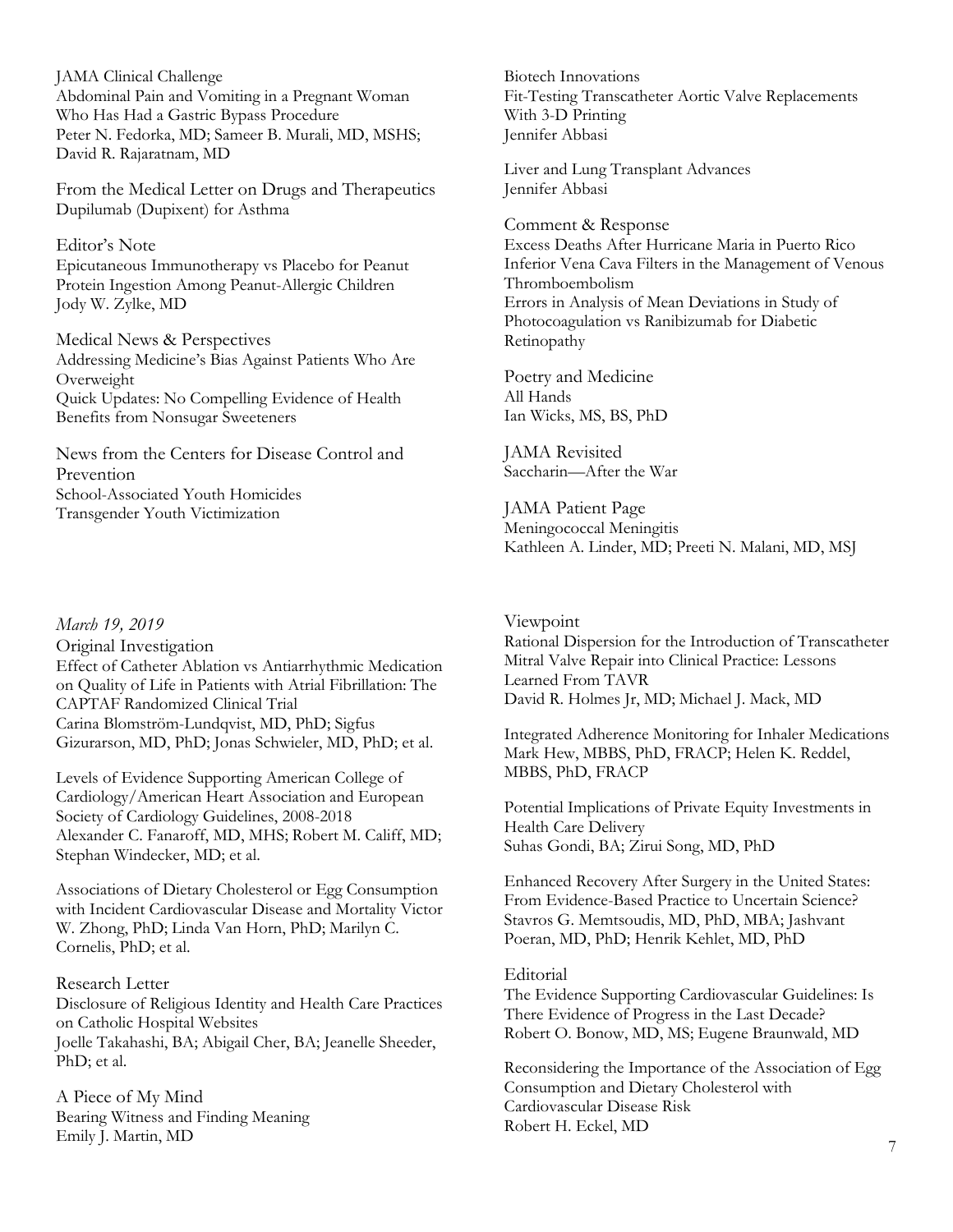JAMA Guide to Statistics and Methods Choosing a Time Horizon in Cost and Cost-effectiveness Analyses Anirban Basu, PhD; Matthew L. Maciejewski, PhD

JAMA Insights Evaluation of Cardiac Rhythm Abnormalities from Wearable Devices James E. Ip, MD

JAMA Clinical Guideline Synopsis Management of Patients with Atrial Fibrillation Andrew D. Beaser, MD; Adam S. Cifu, MD

Medical News & Perspectives Clinics Aim to Improve Post-ICU Recovery Bridget M. Kuehn

Older Adults May Fuel an Upturn in Eczema Cases Rebecca Voelker, MSJ

News from the Food and Drug Administration New Treatment for Rare Blood Clotting Disorder Breast Implant-Associated Lymphoma Oversight of Supplements

#### *March 26, 2019*

Original Investigation Effect of Sustained Inflations vs Intermittent Positive Pressure Ventilation on Bronchopulmonary Dysplasia or Death Among Extremely Preterm Infants: The SAIL Randomized Clinical Trial Haresh Kirpalani, BM, MSc; Sarah J. Ratcliffe, PhD; Martin Keszler, MD; et al.

Intramyocardial Injection of Mesenchymal Precursor Cells and Successful Temporary Weaning from Left Ventricular Assist Device Support in Patients with Advanced Heart Failure: A Randomized Clinical Trial Terrence M. Yau, MD, MSc, FRCSC; Francis D. Pagani, MD, PhD; Donna M. Mancini, MD; et al.

Association Between Year of Birth and 1-Year Survival Among Extremely Preterm Infants in Sweden During 2004-2007 and 2014-2016 Mikael Norman, MD, PhD; Boubou Hallberg, MD, PhD; Thomas Abrahamsson, MD, PhD; et al.

#### Research Letter

Emergency Medical Services Protocols for Generalized Convulsive Status Epilepticus John P. Betjemann, MD; S. Andrew Josephson, MD; Daniel H. Lowenstein, MD; et al.

#### Viewpoint

Next Phase in Effective Cost Control in Health Care Aaron Glickman, BA; Sarah S. P. DiMagno, BA; Ezekiel J. Emanuel, MD, PhD

The JAMA Forum Shaking Things Up in California

Global Health Higher HIV Rates in Adolescent Girls Related to Drought in Lesotho Venezuela's Infant Death Rate Rises Amid Worsening Humanitarian Crisis WHO's Top Health Threats for 2019

Comment & Response Challenges in Research on Suicide Prevention Reducing the Burden of Fellowship Interviews

Poetry and Medicine The War of All Against All Jack Coulehan, MD

JAMA Patient Page Cardiac Catheter Ablation for Heart Rhythm Abnormalities Anurag Singh, MD; Ty E. Whisenant, PhD; Alan N. Peiris, MD, PhD, FRCP

HIV in the United States: Getting to Zero Transmissions by 2030 Ingrid Katz, MD, MHS; Ashish K. Jha, MD, MPH

The True Cost of Measles Outbreaks During the Postelimination Era Maria E. Sundaram, MSPH, PHD; L. Beryl Guterman, MSPH; Saad B. Omer, MBBS, MPH, PhD

First-Year Report Cards from the Merit-Based Incentive Payment System (MIPS)What Will Be Learned and What Next? Vinay K. Rathi, MD; J. Michael McWilliams, MD, PhD

A Piece of My Mind Rebuilding More of Me Sourav Sengupta, MD, MPH

Editorial Delivery Room Resuscitation of Extremely Preterm Infants Jeffrey Perlman, MB, ChB

Extremely Preterm Birth Outcomes in Sweden Matthew A. Rysavy, MD, PhD; Danielle E. Y. Ehret, MD, MPH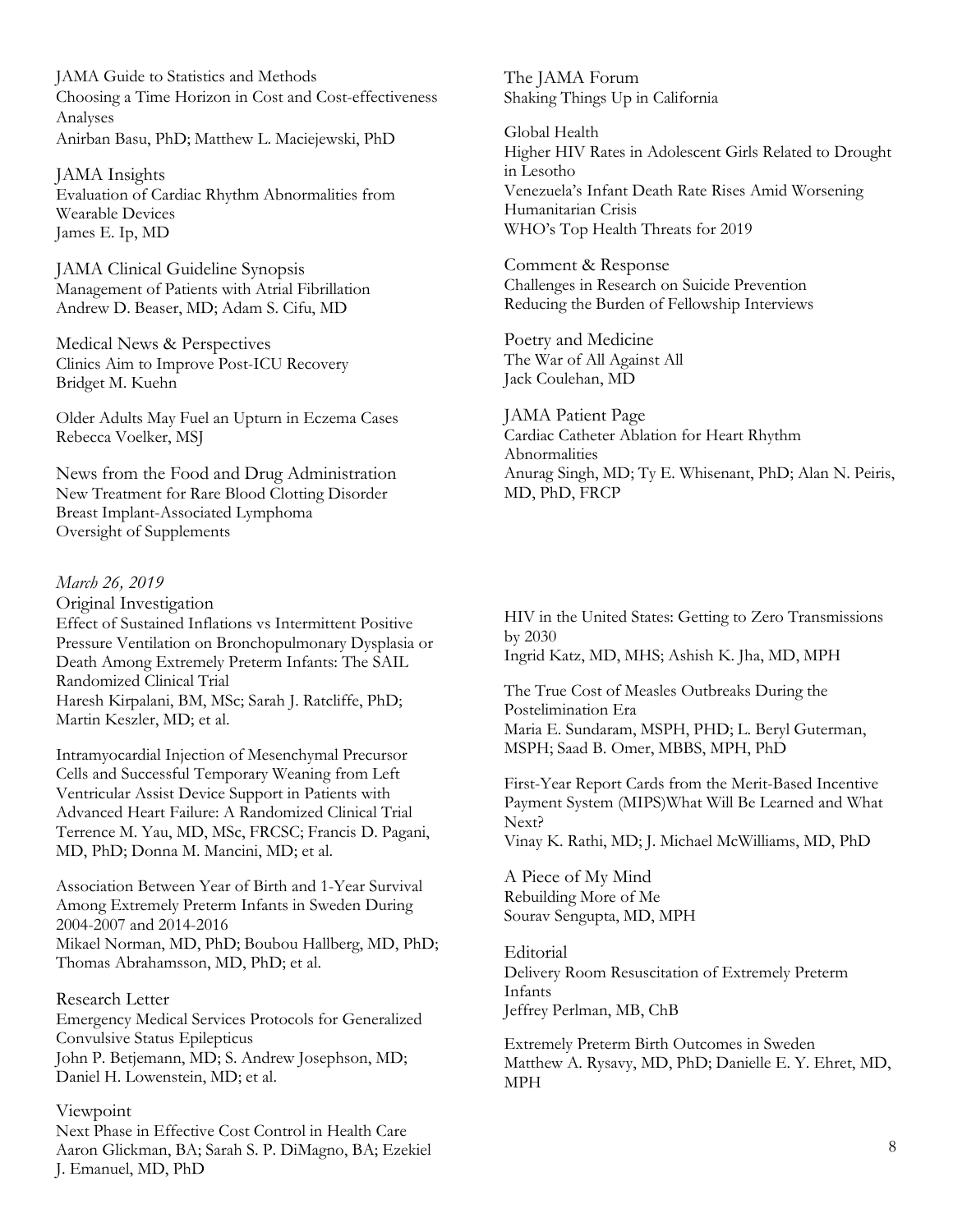Review In-Hospital Cardiac Arrest: A Review Lars W. Andersen, MD, MPH, PhD, DMSc; Mathias J. Holmberg, MD, MPH; Katherine M. Berg, MD; et al.

JAMA Guide to Statistics and Methods Treatment Effects in Multicenter Randomized Clinical Trials Stephen J. Senn, PhD; Roger J. Lewis, MD, PhD

JAMA Clinical Challenge A 22-Year-Old Man with Painful Vesicles on His Flank Christopher T. Haley, MD; Stephen K. Tyring, MD, PhD

Editor's Note Stem Cell Therapy for Heart Failure: An Unfulfilled Promise? Gregory Curfman, MD

Medical News & Perspectives Paradise's Emergency Department Director Recalls California's Worst Wildfire Quick Uptakes: Food Allergies: Not Just Kid Stuff

News from the Centers for Disease Control and Prevention Newborn Heart Screening Acute Pain Treatment with Opioids

Clinical Trial Updates e-Cigarettes for Smoking Cessation Scribes Improved ED Productivity Moderate Physical Activity Speeds Recovery in Concussed Teens Exercise Delivers Brain Benefits

## L'OSSERVATORE ROMANO

*March 1, 2019*  Uprooting the monstrosity of abuse: Meeting on the Protection of Minors concludes

Man is not the master of creation: Pope's message for lent

Cardinal Pell convicted on charges of abuse of minors

Christian life reflects God's holiness: Francis continues his reflections on the Lord's Prayer

Bow (down) to the wounds Andrea Monda

Collegiality and Synodality in facing the challenges of abuse Maurizio Fontana

Now a new journey begins: Final briefing at the Meeting Marco Bellizi

Health Agencies Update Hospital-Acquired Conditions Decline Some States Not Following Federal Medicaid Abortion Coverage Rules Expanding Ambulance Destinations for Medicare Beneficiaries

JAMA Infographic Source of Increased Health Care Spending in the United States Adam I. Biener, PhD; Sandra L. Decker, PhD; Fredrick Rohde, MA

Comment & Response Race and Ethnicity Data in Research Adverse Events Associated with Immune Checkpoint Inhibitors

Poetry and Medicine Suspense Gaetan Sgro, MD

JAMA Revisited Temple of Learning or Tower of Babel? Harold Stevens, PhD, MD

JAMA Patient Page Thyroglobulin for Monitoring for Thyroid Cancer Recurrence Alan N. Peiris, MD, PhD, FRCP(Long); Dillon Medlock, BS; Meredith Gavin, BS

Truth and transparency to break the culture of silence: Meeting on the Protection of Minors in the church Maurizio Fontana

Woman is the image of the Church

Reconciling two worlds: Testimony of a young Spanish abuse survivor

Wounds can never be prescribed: Testimony of a European abuse survivor

The bridge that made the difference Testimony of an Asian survivor of abuse

The attacks against the Church are a sign of a hidden longing: Interview with Cardinal Schönborn Andrea Monda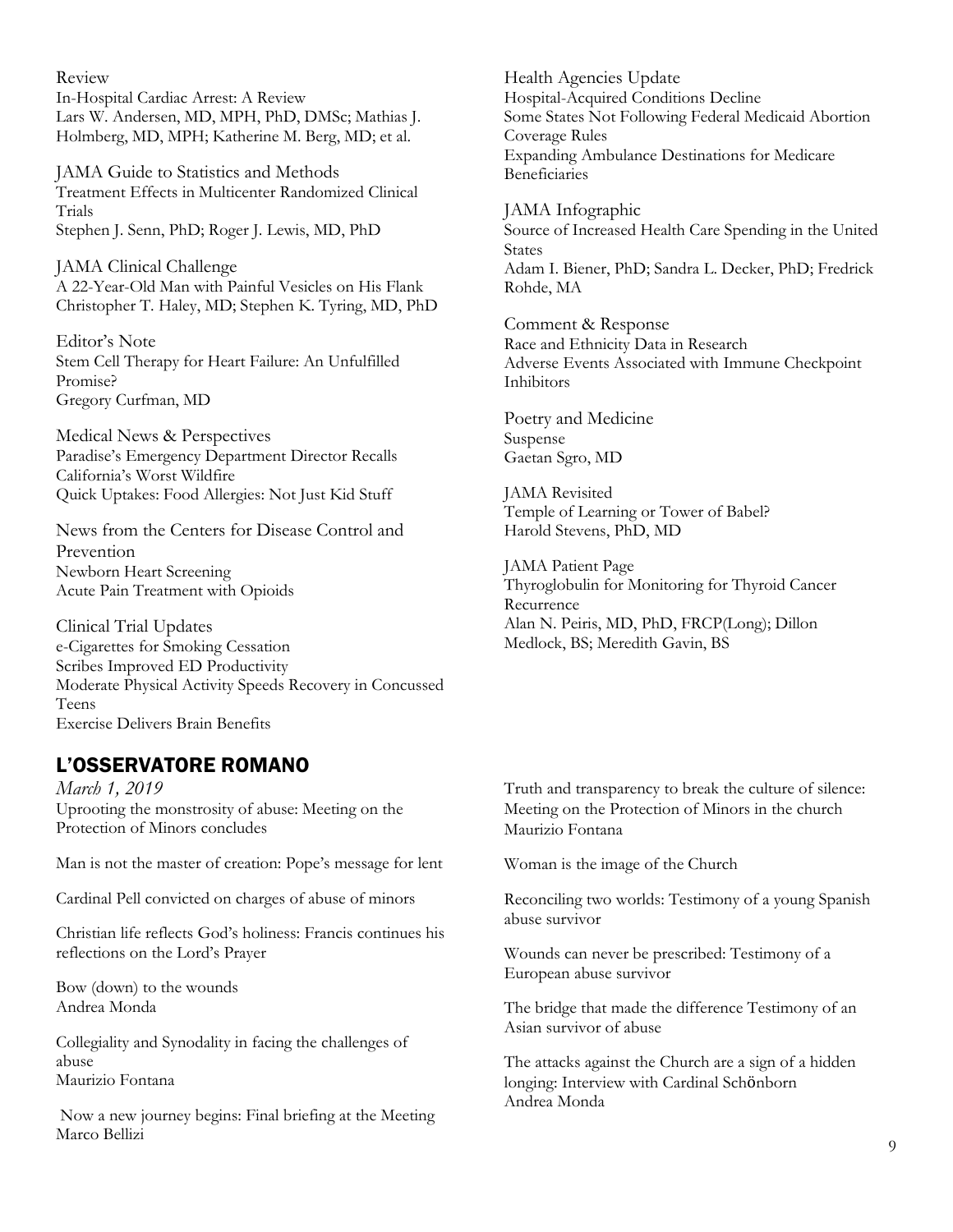Looking evil in the face

A Copernican Revolution: Homily of the President of the Australian Catholic Bishops Conference

Lack of attention to victims is unjustifiable: At the Angelus an appeal for abuse sufferers

#### *March 8, 2019*

Time to rediscover the direction of life: On Ash Wednesday Pope Francis explains the meaning of Lent

The seed of the Kingdom sown in the world: Continuing catechesis on the Lord's Prayer

To bring relief to suffering children: Video message for inauguration of pediatric centre in Bangui

Time to rediscover the direction of our life: In his Ash Wednesday homily Francis explains the meaning of Lent

Pope's sorrow for tornado victims in Alabama

Technology needs an alliance of ethics politics and law Andrea Monda

#### *March 15, 2019*

Francis, the world's physician: Six years since that first "Brothers and sisters, good evening" Andrea Monda

The courage to take risks for God's promise: Message for World Day of Prayer for Vocations

Concrete responses to the cry of the Earth and of the poor: Pope invokes a model of sustainable development based on ecological conversion and centrality of the person

No to hated and anti-Semitism: Discourse to American Jewish Committee

Generous service in the work of God's reconciliation: Pope with priest of the Diocese of Rome for the beginning of Lent

#### *March 22, 2019*

Letter to young people: Holy Father to sign Apostolic Exhortation in Loreto on Monday, 25 March

Courage to trust in God: The Holy Father continues the series of catecheses or the Lord's prayer

Cardinal Godfried Danneels dies: Former Primate of Belgium

Concrete initiatives: The final declaration of the Meeting's moderator Federico Lombardi, SJ

Man is not the master of creation

For the total abolition of the death penalty: Pope's appeal to the World Congress in Brussels

Season of prayer: Holy Father on a pastoral visit in Rome

A 'bridge' between two eras Andrea tornielli

Pope Francis to open Vatican Archives files on Pontificate of Pius XII: From 2 March 2019

Morning Mass at the Domus Sanctae Marthae

Be sound and wise leaders: Francis' message to those who govern or have educational responsibility

Doping and corruption taint sports: Pope cautions representatives of African and European cycling federations

Catholics and Orthodox together to support the family: To delegation of Apostolikí Diakonía of the Greek Church

The cross and the crescent: Pope to visit Morocco

For persecuted Christian communities: Prayer intention for March Spiritual Exercises of the Holy Father and the Roman Curia

One does not dialogue with the devil: Francis recalls the temptation in the desert

With the tenderness of a mother: Camillians' mission to accompany the sick

Human rights, political representation, theology Martina Biondi

Promulgation of Decrees: Congregation for the Causes of Saints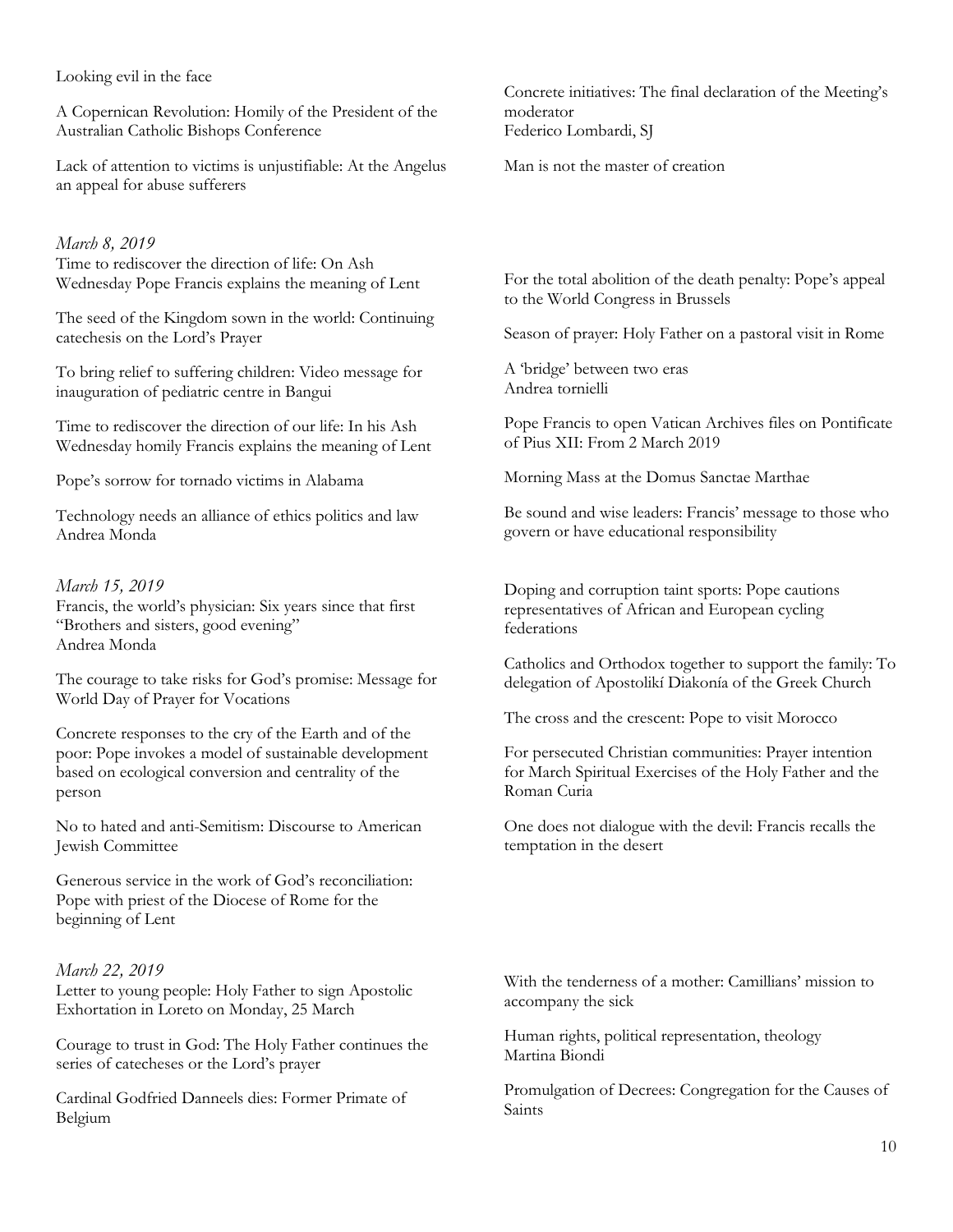Massacre in two mosques: Pope's solidarity with New Zealand's Muslim community

Fraternity and hospitality: Lenten Spiritual Exercises conclude for Holy Father and Roman Curia

The common tradition of Christianity which has made Europe

*March 29, 2019*  Pilgrim of peace and of fraternity: Video message of Pope Francis to the people of Morocco

Food is not private property: In his catechesis on the 'Our Father,' the Pope recalls the tragedy of starving children in war-torn nations

Access to water is a fundamental human right: Message to the FAO Director General for World Water Day on 22 March

'Communis Vita' The Holy Father's Apostolic Letter on new rules for cases of illegitimate absence

A life given in service to Africa's children: At the General Audience the Pope confers an honor on Sr Maria Concetta Esu

### NEW ENGLAND JOURNAL OF MEDICINE

*March 7, 2019*  Perspective After the Storm — A Responsible Path for Genome Editing G.Q. Daley, R. Lovell-Badge, and J. Steffann

Toward an Effective Innovation Agenda K.A. Schulman and B.D. Richman

Through the Undulations of a Long Career — A Mentor's Legacy R. Srivastava

Original Articles Patient Safety Outcomes under Flexible and Standard Resident Duty-Hour Rules J.H. Silber and Others

Sleep and Alertness in a Duty-Hour Flexibility Trial in Internal Medicine M. Basner and Others

There can be no unity if the body is divided: The role of women in Christian Churches Caterina Ciriello

Gestures of peace to counter hatred and violence: Pope Francis prays for New Zealand

Mary, mother of young people

The path of peace and fraternity: In Loreto the Holy Father signs the Post-Synodal Exhortation

For a moral and spiritual rebirth of the City: Holy Father visits Rome's municipality on Captoline Hill

Good health is the right of all children: To members of the Italian Federation of Primary Care Pediatricians

Charity in the age of social media: Interview with Secretary of the Dicastery for Promoting Integral Human Development Nicola Gori

Contemporary Calvary: Pope launches appeal for Nicaragua, Nigeria and Mail

A Longitudinal Study of Ebola Sequelae in Liberia The PREVAIL III Study Group

Randomized Trial of Four Treatment Approaches for Actinic Keratosis M.H.E. Jansen and Others

Review Article Frontiers in Medicine: A New Class of Medicines through DNA Editing M.H. Porteus

Images In Clinical Medicine African Tick-Bite Fever I. Mack and N. Ritz

"Doughnut" Lesions A. Kobayashi and H. Iwasaki

Clinical Problem-Solving Gasping for a Diagnosis K. D'Silva, S. Brown, G.M. Hunninghake, M. Vivero, and J. Loscalzo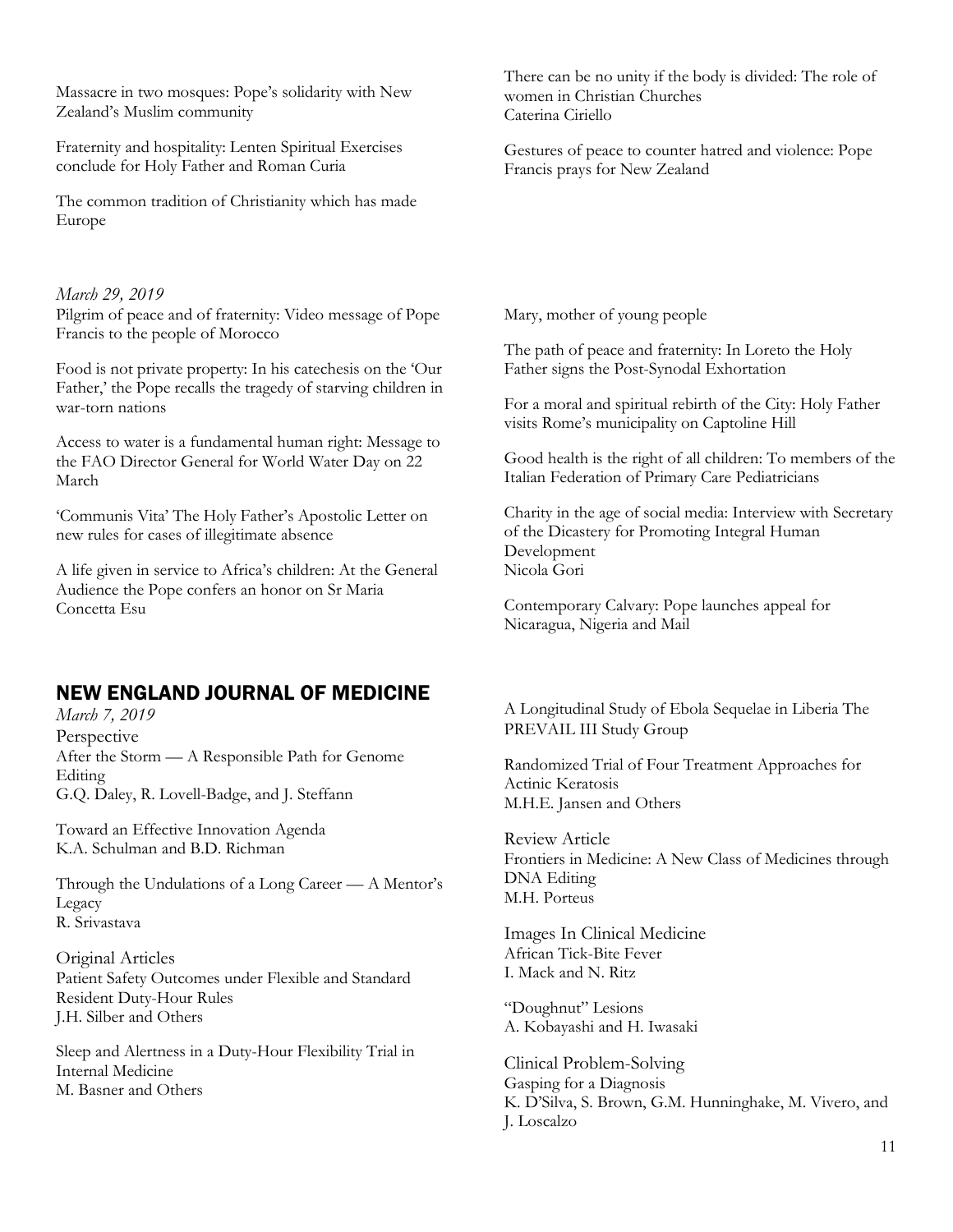Editorial Eyes Wide Open — Examining the Data on Duty-Hour Reform L. Rosenbaum and D. Lamas

Medicine And Society The Future of Gene Editing — Toward Scientific and Social Consensus L. Rosenbaum

Rogues and Regulation of Germline Editing R.A. Charo

*March 14, 2019*  Perspective Taking Aim at Contraceptive Coverage — The Trump Administration's Attacks on Reproductive Rights C.H. Chuang and C.S. Weisman

The FDA's Proposed Ban on Menthol Cigarettes K. Wailoo

When Sparks Fly — Or How Birding Beat My Burnout J. Schor

Interactive Perspective: Major Events in the Life Course of New Drugs, 2000–2016 R.F. Beall, T.J. Hwang, and A.S. Kesselheim

Original Articles One Month of Rifapentine plus Isoniazid to Prevent HIV-Related Tuberculosis S. Swindells and Others

A Randomized Trial of Prophylactic Antibiotics for Miscarriage Surgery D. Lissauer and Others

Safety and Efficacy of Bempedoic Acid to Reduce LDL Cholesterol K.K. Ray and Others

Mendelian Randomization Study of ACLY and Cardiovascular Disease B.A. Ference and Others

Special Article Initial Opioid Prescriptions among U.S. Commercially Insured Patients, 2012–2017 W. Zhu, M.E. Chernew, T.B. Sherry, and N. Maestas

Review Article Space Medicine in the Era of Civilian Spaceflight J. Stepanek, R.S. Blue, and S. Parazynski

Correspondence Inhibition of the Interleukin-36 Pathway for the Treatment of Generalized Pustular Psoriasis Pantoprazole in Patients in the ICU Atezolizumab and Nab-Paclitaxel in Advanced Triple-Negative Breast Cancer Rivaroxaban in Patients with Heart Failure Durvalumab after Chemoradiotherapy in Stage III Non– Small-Cell Lung Cancer

Images In Clinical Medicine An Umbilical Nodule J. Barambio and L. Brandariz

Disseminated Histoplasmosis J. Sevestre and L. Hasseine

Case Records Of The Massachusetts General Hospital Case 8-2019: A 58-Year-Old Woman with Vision Loss, Headaches, and Oral Ulcers J.T. Rosenbaum, L.M. Rifkin, K.A. Buch, M.B. Barshak, and M.P. Hoang

Editorials Ending Tuberculosis through Prevention M.J. Saunders and C.A. Evans

To Give or Not to Give Prophylactic Antibiotics for Miscarriage Surgery? D.M. Serwadda

Human Genetics and Drug Development M.V. Holmes

Clinical Implications Of Basic Research Preventing Preeclampsia by Silencing Soluble Flt-1? S.A. Robertson

Correspondence Radical Surgery or Watchful Waiting in Prostate Cancer Changes in Prevalence of Health Care–Associated Infections BRCA2 in Ovarian Development and Function Bacterial Vaginosis and Desquamative Inflammatory Vaginitis More on Artemisinin-Resistant Plasmodium falciparum in Eastern Indiae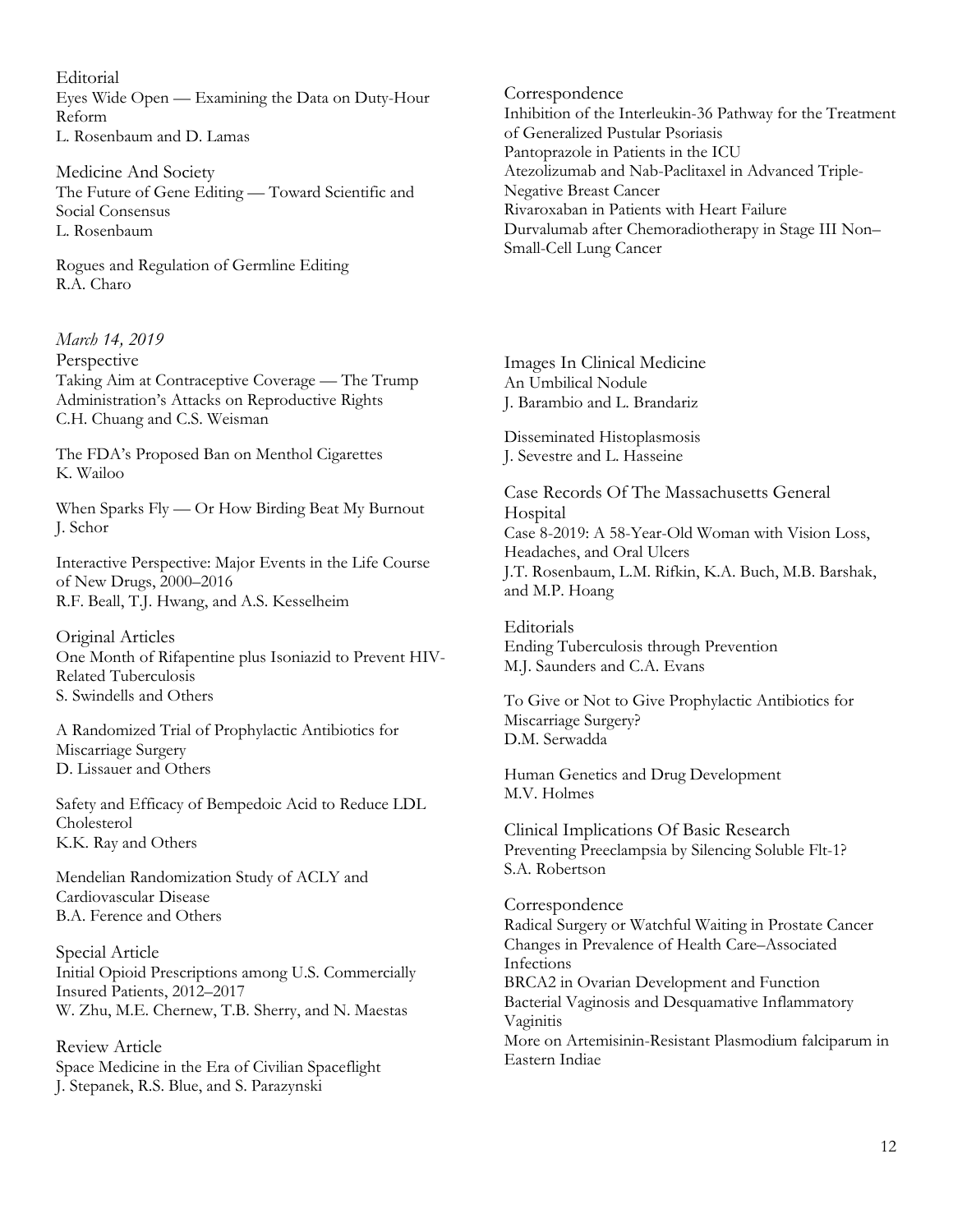*March 21, 2019*  Perspective Case Studies in Social Medicine: Social Distance and Mobility — A 39-Year-Old Pregnant Migrant Farmworker L. Madaras, S. Stonington, C.H. Seda, D. Garcia, and E. Zuroweste

Public–Private Partnerships in Global Health — Driving Health Improvements without Compromising Values A.R. Iliff and A.K. Jha

Informed C.A. Colaianni

Original Articles Avelumab plus Axitinib versus Sunitinib for Advanced Renal-Cell Carcinoma R.J. Motzer and Others

Pembrolizumab plus Axitinib versus Sunitinib for Advanced Renal-Cell Carcinoma B.I. Rini and Others

Psychosis with Methylphenidate or Amphetamine in Patients with ADHD L.V. Moran and Others

Pregnancy-Adapted YEARS Algorithm for Diagnosis of Suspected Pulmonary Embolism L.M. van der Pol and Others

Brief Report: Vitamin D–Binding Protein Deficiency and Homozygous Deletion of the GC Gene C.M. Henderson and Others

Clinical Practice Helicobacter pylori Infection S.E. Crowe

*March 28, 2019*  Perspective Opioid Use Disorder and Incarceration — Hope for Ensuring the Continuity of Treatment I.A. Binswanger

Social Media in the Age of the "New Polio" R. Bove

Perchance to Think D. Ofri

Original Articles A Trial of a Shorter Regimen for Rifampin-Resistant Tuberculosis A.J. Nunn and Others

Videos In Clinical Medicine Examination of the Hand and Wrist C.S. Day, W.K. Wu, and C.C. Smith

Images In Clinical Medicine Diffuse Melanosis and Melanuria S. Piana and C. Longo

Lemierre's Syndrome A. Walkty and J. Embil

Case Records Of The Massachusetts General Hospital Case 9-2019: A 62-Year-Old Man with Atrial Fibrillation, Depression, and Worsening Anxiety J.A. Chen, L.M. Ptaszek, C.M. Celano, and S.R. Beach

**Editorials** Combination Therapy as First-Line Treatment in Metastatic Renal-Cell Carcinoma B. Escudier

Psychosis during Attention Deficit–Hyperactivity Disorder Treatment with Stimulants S. Cortese

Medicine And Society No Free Lunch — What Price Plan S for Scientific Publishing? C.J. Haug

Correspondence Follow-up Computed Tomography after Evacuation of Chronic Subdural Hematoma FOLFIRINOX Adjuvant Therapy for Pancreatic Cancer Substance-Use Disorders in Later Life

Volatile Anesthetics versus Total Intravenous Anesthesia for Cardiac Surgery G. Landoni and Others

Overall Survival with Fulvestrant plus Anastrozole in Metastatic Breast Cancer R.S. Mehta and Others

Darolutamide in Nonmetastatic, Castration-Resistant Prostate Cancer K. Fizazi and Others

Special Article Changes in Practice among Physicians with Malpractice Claims D.M. Studdert and Others Review Article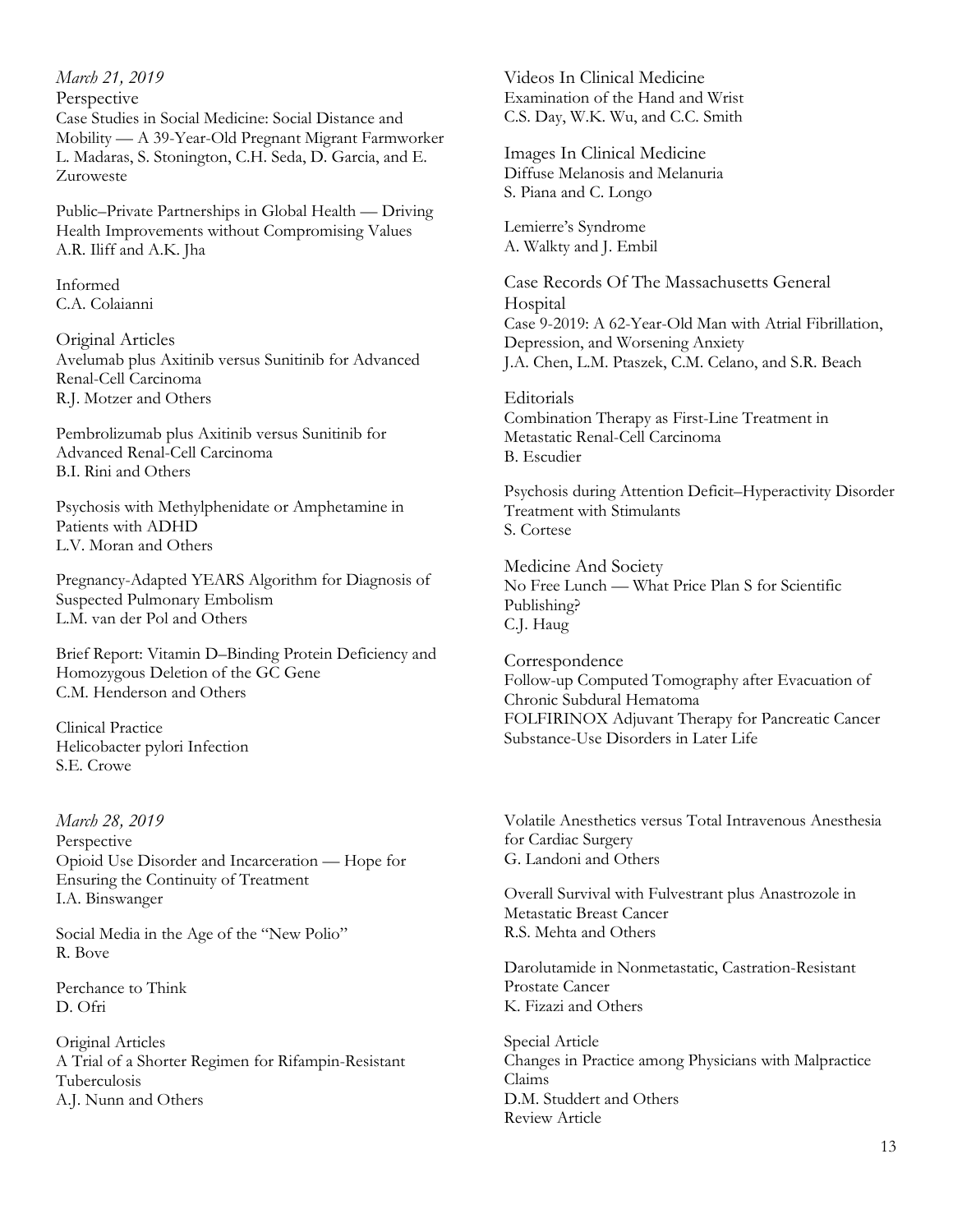Mucinous Ovarian Carcinoma P. Morice, S. Gouy, and A. Leary

Images In Clinical Medicine Disseminated Cysticercosis N. Dev and S.Z. Abbas

Pneumatosis Cystoides Intestinalis with Pneumoperitoneum F. Pata and S. Di Saverio

Interactive Medical Case A Dangerous Detour D.D. Berg, J. Kirshenbaum, E. Gay, A. Vaidya, and J. Loscalzo

Case Records Of The Massachusetts General Hospital Case 10-2019: A 69-Year-Old Man with Progressive Dyspnea K.E. Black, S.B. Montesi, J.F. Feneis, and E.J. Mark

## ORIGINS

*March 7, 2019*  Vatican Summit on Child Protection: Opening Remarks and Reflection Points Pope Francis

Vatican Summit on Child Protection: Knowing Victims' Pain and Healing Their Wounds Cardinal Luis Antonio Tagle

Vatican Summit on Child Protection: Taking Responsibility for Processing Cases of Sexual Abuse Archbishop Charles J. Scicluna of Malta

#### *March 14, 2019*

Vatican Summit on Child Protection: Accountability in a Collegial and Synodal Church Cardinal Oswald Gracias

Vatican Summit on Child Protection: Synodality, Jointly Responsible Cardinal Blase J. Cupich

#### *March 21, 2019*

Vatican Summit on Child Protection: Openness to the World as a Consequence of the Ecclesial Mission Sister Veronica Openibo, SHCJ

Vatican Summit on Child Protection: Transparency as a Community of Believers Cardinal Reinhard Marx

Vatican Summit on Child Protection: Communication for all People Valentina Alazraki

Editorial A Short Regimen for Rifampin-Resistant Tuberculosis G.J. Churchyard

Clinical Implications Of Basic Research Specifying the Pancreatic Islet through Biomechanical Forces O. Cleaver

Correspondence Ivabradine in Catecholamine-Induced Tachycardia in a Patient with Paraganglioma Retraction: Steering CAR T Cells into Solid Tumors. N Engl J Med 2019;380:289-91. Fracture Prevention with Zoledronate in Older Women with Osteopenia

Immune Escape of AML Cells after Transplantation

Vatican Summit on Child Protection: Responsibility of the Bishop Cardinal Rubén Salazar Gómez

Vatican Summit on Child Protection: Testimonies Abuse Survivors

Lenten Message 2019 Pope Francis

Vatican Summit on child Protection: Communio, Acting Together Linda Ghisoni

Vatican Summit on Child Protection: Testimony Abuse Survivor

Vatican Summit on Child Protection: Testimony Abuse Survivor

Vatican Summit on Child Protection: Testimony at Penitential Service Abuse Survivor

Vatican Summit on Child Protection: Homily at Penitential Service Archbishop Philip Naameh